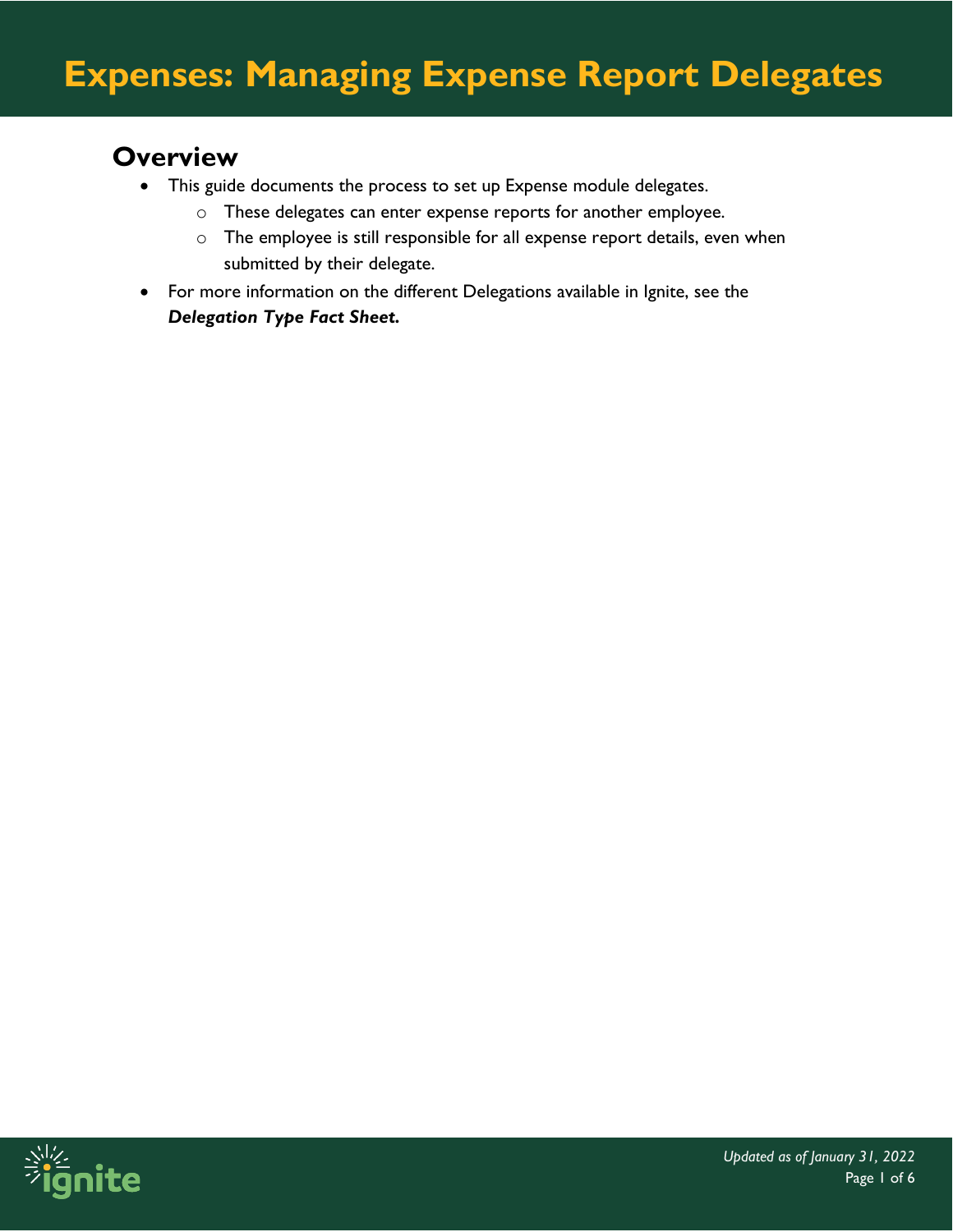### **1. Navigating to the Self Service Module**

- 1. You can access the **Expenses** section in two ways:
	- a. Click the **Navigator** icon in upper left-hand corner of the Ignite landing page.

| <b>Signite SIT</b><br>目明 | ñ                                |                              |                  |                             |               |  |
|--------------------------|----------------------------------|------------------------------|------------------|-----------------------------|---------------|--|
|                          | Good afternoon, Testuser_PO_s14! |                              |                  |                             |               |  |
|                          | Me<br>Sales<br>Service           | Projects<br><b>Help Desk</b> | Procurement      | Tools<br>Others             | $\rightarrow$ |  |
|                          | <b>QUICK ACTIONS</b>             | <b>APPS</b>                  |                  |                             |               |  |
|                          | 'nή<br>Personal Details          |                              |                  |                             |               |  |
|                          | Document Records<br>⊕            | 品<br>Directory               | ĩî<br>Onboarding | 距<br><b>Checklist Tasks</b> |               |  |
|                          | ER.<br>Identification Info       |                              |                  |                             |               |  |
|                          | Contact Info<br>⊠                | ШI                           |                  | ስራ                          |               |  |

b. Under the **Me** section, click the drop down arrow, and select **Expenses** from the drop down list.

|                                         |                                              | <b>Show More</b>                         |
|-----------------------------------------|----------------------------------------------|------------------------------------------|
| Home                                    |                                              |                                          |
| Me                                      |                                              | ᄉ                                        |
| Directory<br>á                          | Onboarding                                   | šΞ<br><b>Checklist Tasks</b>             |
| Pay<br>JШ                               | Time and Absences<br>└                       | 1 <sup>o</sup><br>Career and Performance |
| Personal Information<br>$\triangledown$ | Learning<br>$\triangleright$                 | What to Learn<br>$\triangleright$        |
| <b>Benefits</b><br>Ĩ.                   | <b>Current Jobs</b><br>$\circ$               | ৣ<br>Wellness                            |
| Personal Brand<br>8                     | $\int_{\mathbb{R}}^{\infty}$<br>Volunteering | Competitions                             |
| Web Clock<br>(:هَ)                      | ē<br>Roles and Delegations                   | Expenses<br>⋐                            |
| Sales                                   |                                              | $\checkmark$                             |
| Service                                 |                                              | $\checkmark$                             |
| <b>Help Desk</b>                        |                                              | $\checkmark$                             |
| Projects                                |                                              |                                          |

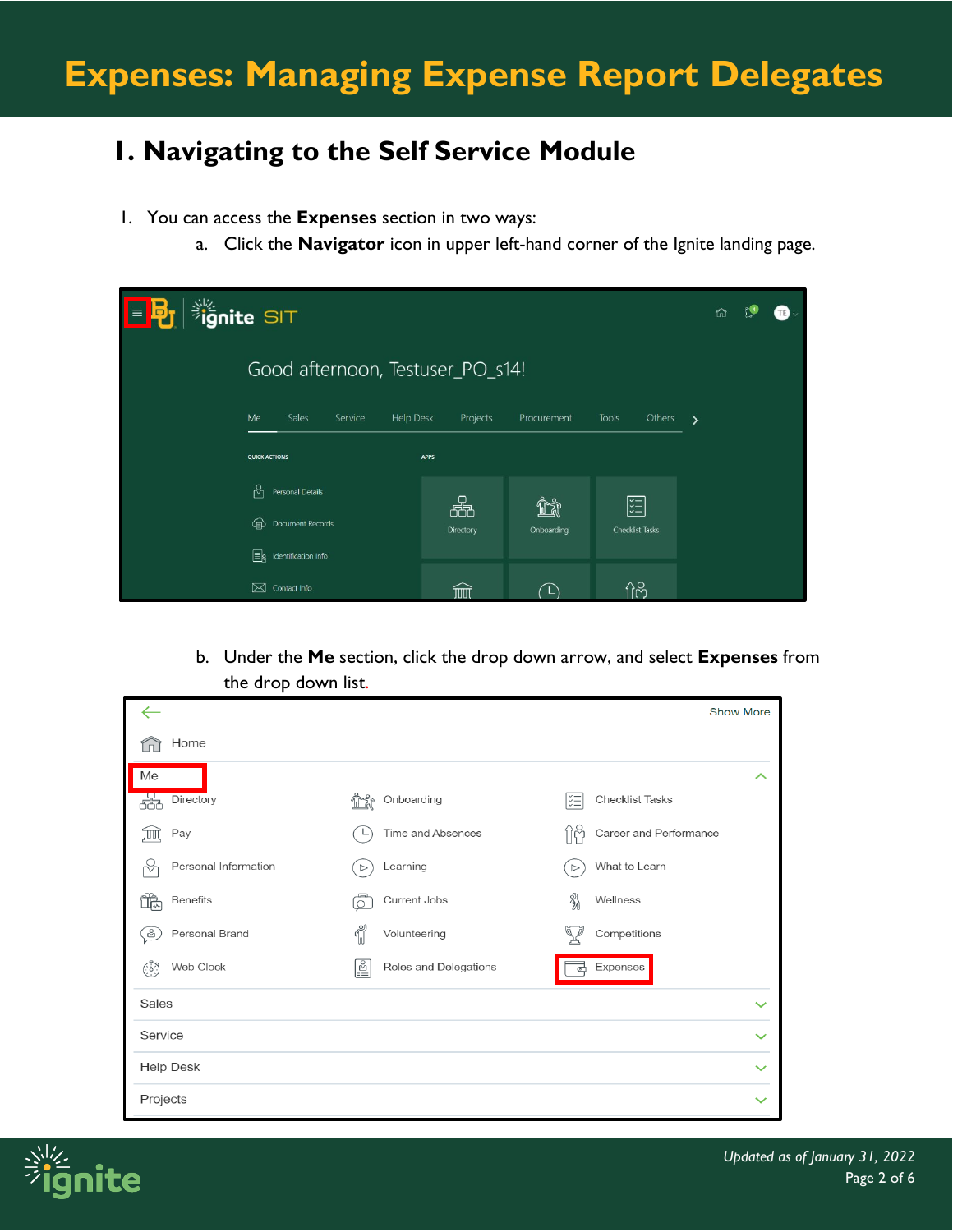## **Expenses: Managing Expense Report Delegates**

c. (Option 2) Under the **Me** heading on the home page, you can scroll down and click on the **Expenses** tile on the Main Page.

| $\frac{1}{2}$ ignite BPT<br>$\blacksquare$<br>$\equiv$<br>ю, |                  |                                    |                                                          |                      |                  |                     |                    |  |  |
|--------------------------------------------------------------|------------------|------------------------------------|----------------------------------------------------------|----------------------|------------------|---------------------|--------------------|--|--|
| Good afternoon, Smith!                                       |                  |                                    |                                                          |                      |                  |                     |                    |  |  |
|                                                              |                  |                                    |                                                          |                      |                  |                     |                    |  |  |
| My Team<br>Me                                                | My Client Groups | <b>Benefits Administration</b>     | Sales                                                    | Service              | <b>Help Desk</b> | Contract Management | $\mathbf{\lambda}$ |  |  |
| <b>APPS</b><br><b>QUICK ACTIONS</b>                          |                  |                                    |                                                          |                      |                  |                     |                    |  |  |
| ၛ<br><b>Personal Details</b>                                 |                  |                                    |                                                          |                      |                  |                     |                    |  |  |
| Document Records<br>俚                                        |                  | 볾<br>Directory                     | Onboarding                                               | 距<br>Checklist Tasks | 寙<br>Pay         | L<br>Time and       |                    |  |  |
| Er<br>Identification Info                                    |                  |                                    |                                                          |                      |                  | Absences            |                    |  |  |
| ⊠<br>Contact Info                                            |                  | Îÿ                                 |                                                          | $\sum$               | $\triangleright$ | $\frac{40}{5}$      |                    |  |  |
| ₩<br>Family and Emergency Contacts                           |                  | Career and                         | Personal                                                 | Learning             | What to Learn    | <b>Benefits</b>     |                    |  |  |
| 喦<br>My Organization Chart                                   |                  | Performance                        | Information                                              |                      |                  |                     |                    |  |  |
|                                                              |                  | ௹                                  | ℁                                                        | $\Xi$                | <b>Cold</b>      |                     |                    |  |  |
| 圖<br>My Public Info                                          |                  | Current Jobs                       | Wellness                                                 | Personal Brand       | Volunteering     | Competitions        |                    |  |  |
| ⇭<br>Change Photo                                            |                  |                                    |                                                          |                      |                  |                     |                    |  |  |
| ුයු<br><b>Information Sharing</b>                            |                  |                                    |                                                          |                      |                  |                     |                    |  |  |
| ₩<br>Employment Info                                         |                  | $\binom{7}{1}$<br><b>Web Clock</b> | $\begin{bmatrix} \frac{1}{2} \end{bmatrix}$<br>Roles and | ට<br><b>Expenses</b> |                  |                     |                    |  |  |
| ₩<br><b>Additional Assignment Info</b>                       |                  |                                    | <b>Delegations</b>                                       |                      |                  |                     |                    |  |  |

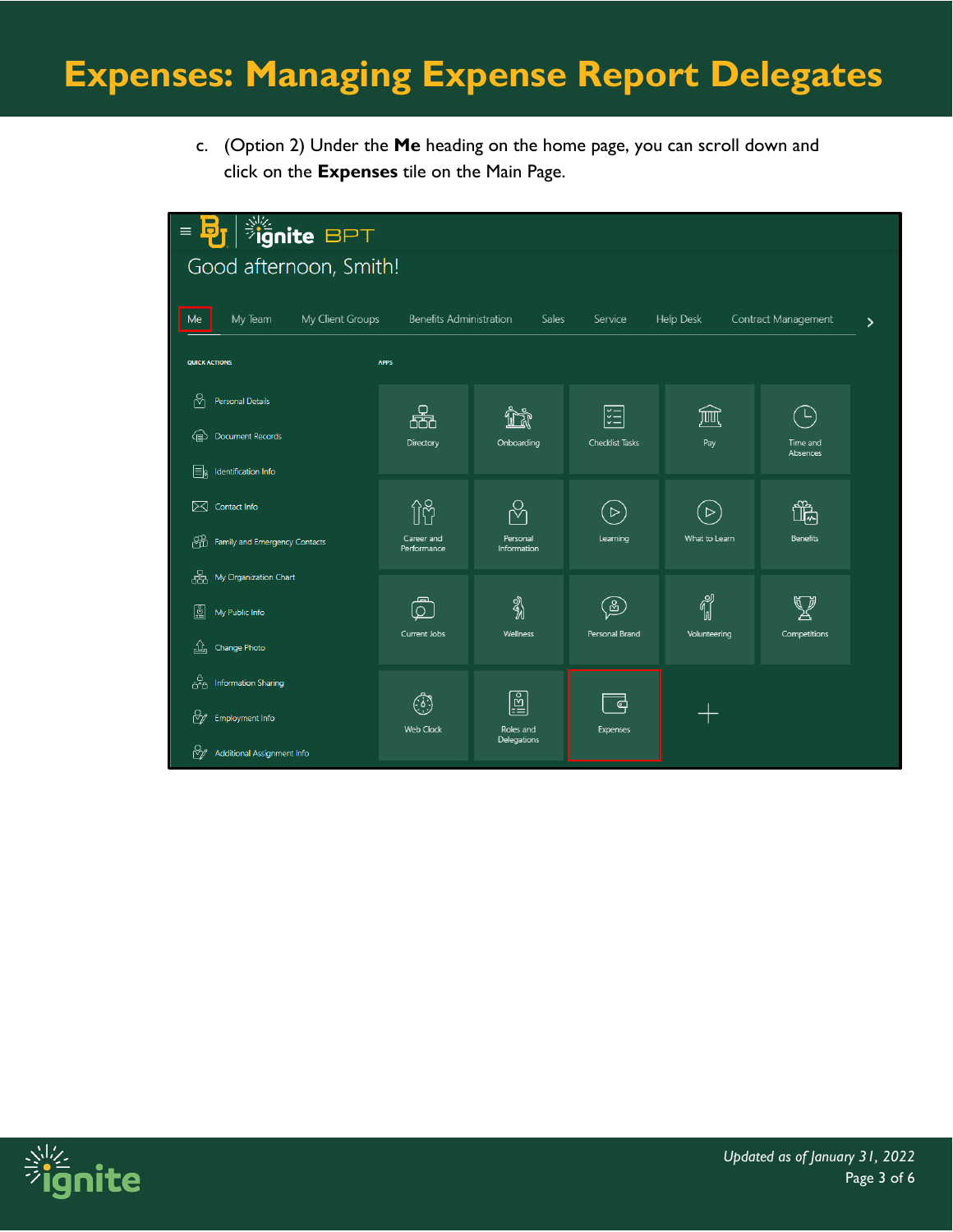### **2. Manage Delegates**

1. Upon entering the **Expenses** work area, click the **gear icon** to the far right of the window. Then click **Manage Delegates**.

| <b>Advanced Search</b>              |
|-------------------------------------|
| Manage Bank Accounts                |
| Manage Delegates                    |
| View Cumulative Mileage             |
| Create Expense Items in Spreadsheet |
| <b>Take the Product Tour</b>        |

- i. \*Note: The Expense Module allows you to delegate expense report entry to another person. However, you are still the owner of the expense report.
- 2. Click on the **"+"** Create Icon in the top left of the window.



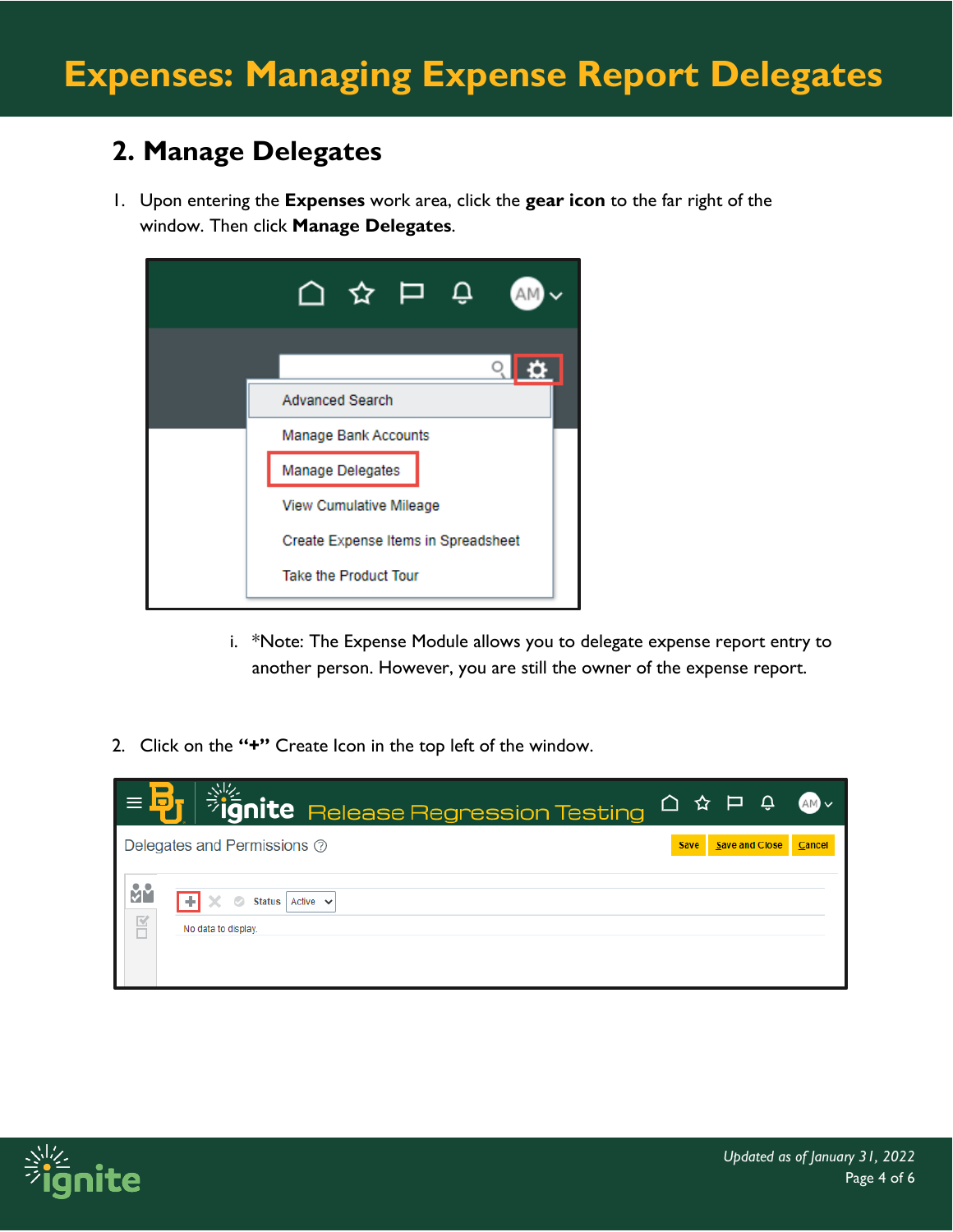# **Expenses: Managing Expense Report Delegates**

3. In the **Person** field, enter the name of who you want to delegate. If the name does not appear, use the Search icon.

|    |  |  |               | Delegates and Permissions 2 |          |                                                                                                            |  |
|----|--|--|---------------|-----------------------------|----------|------------------------------------------------------------------------------------------------------------|--|
| Йů |  |  | <b>Status</b> | Active $\sim$               |          |                                                                                                            |  |
| 舀  |  |  |               |                             | * Person | Bill<br>Bill Booth Bill_Booth@baylor.dev                                                                   |  |
|    |  |  |               |                             |          | Bill Brock Bill_Brock@baylor.edu<br>Bill Church Bill_Church@baylor.edu<br>Bill Hair Bill_Hair@baylor.edu   |  |
|    |  |  |               |                             |          | Bill Hockaday William_Hockaday@baylor.edu<br>Bill Hoy Bill_Hoy@baylor.edu<br>Bill Liu Bill_Liu2@baylor.dev |  |

- a. When you search, do so by first name.
- *Note: Fields are case sensitive, capitalize the first letter and enter the rest of the name in lower case.*

|                               | <b>Search and Select: Person</b> |                            | ×                             |  |  |  |
|-------------------------------|----------------------------------|----------------------------|-------------------------------|--|--|--|
| $\triangle$ Search            |                                  |                            | Advanced                      |  |  |  |
| Match $\odot$ All $\odot$ Any |                                  |                            |                               |  |  |  |
| Person                        | Bill                             |                            |                               |  |  |  |
| Email                         |                                  |                            |                               |  |  |  |
|                               |                                  |                            | <b>Search</b><br><b>Reset</b> |  |  |  |
| Person                        |                                  | <b>Fmail</b>               |                               |  |  |  |
| <b>Bill Hair</b>              |                                  | Bill_Hair@baylor.edu       |                               |  |  |  |
| <b>Bill Booth</b>             |                                  | Bill_Booth@baylor.dev      |                               |  |  |  |
| <b>Bill Raines</b>            |                                  | Bill_Raines@baylor.edu     |                               |  |  |  |
| <b>Bill I iu</b>              |                                  | Bill_Liu2@baylor.dev       |                               |  |  |  |
| <b>Billie Peterson</b>        |                                  | Billie_Peterson@baylor.edu |                               |  |  |  |
| <b>Bill Simon</b>             |                                  | Bill_Simon@baylor.edu      |                               |  |  |  |
| <b>Bill Hoy</b>               |                                  | Bill_Hoy@baylor.edu        |                               |  |  |  |
| <b>Bill Brock</b>             |                                  | Bill_Brock@baylor.edu      |                               |  |  |  |
| <b>Bill Poucher</b>           |                                  | Bill_Poucher@baylor.edu    |                               |  |  |  |
| <b>Bill Walker</b>            |                                  | Bill_Walker1@baylor.edu    |                               |  |  |  |
|                               |                                  |                            |                               |  |  |  |
|                               |                                  |                            | OK<br>Cancel                  |  |  |  |

4. Select the delegate from the list and click **OK**.